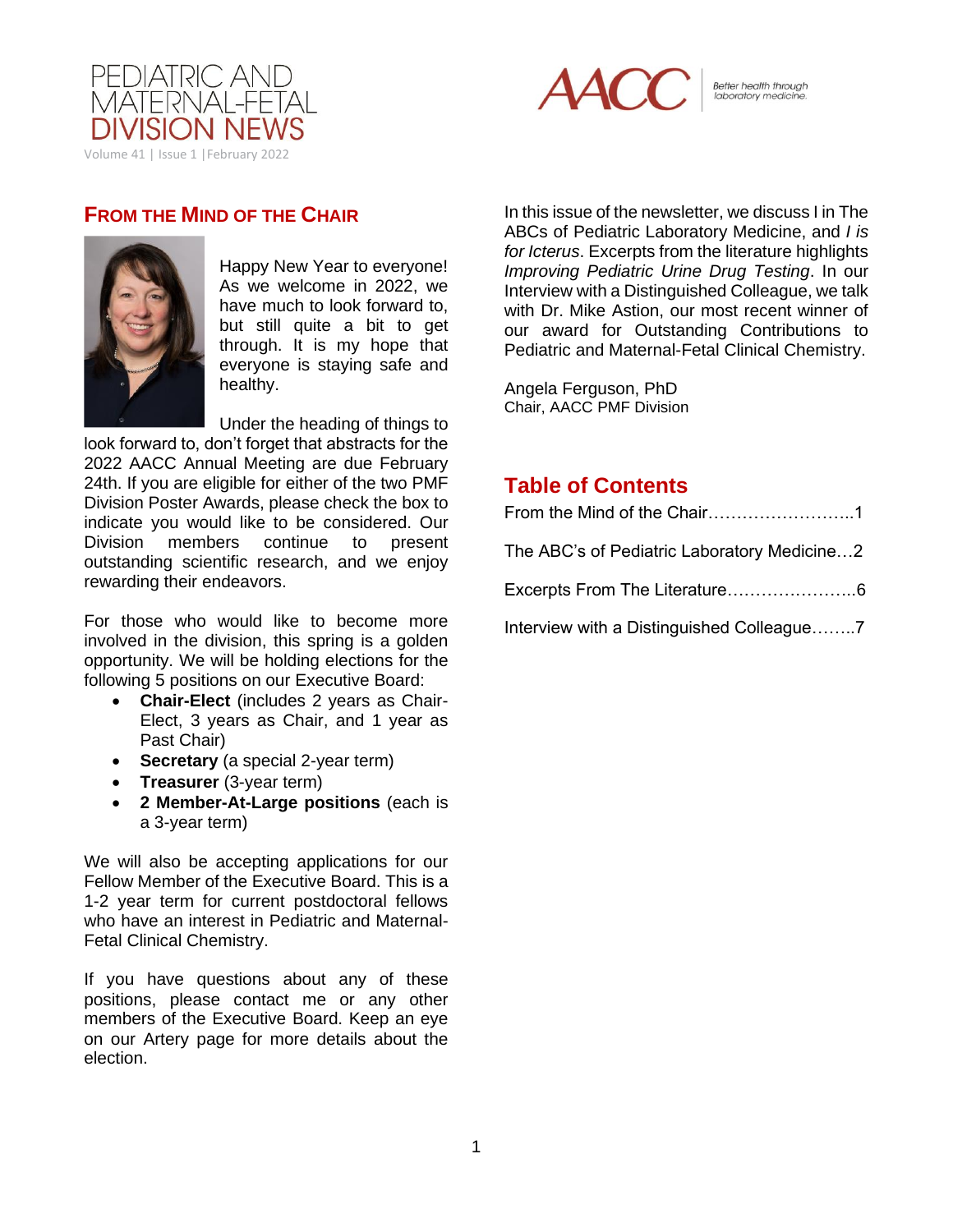# **THE ABC'S OF PEDIATRIC LABORATORY MEDICINE:**

## **I is for Icterus: Jaundice in Pediatrics**



**Matthew D. Krasowski, MD, PhD**

Clinical Professor of Pathology University of Iowa Hospitals and Clinics Iowa City, IA

Hyperbilirubinemia results from elevated total bilirubin and can result in jaundice, a yellowing of the skin, mucous membranes, and sclera (whites of the eyes). There are diverse causes of hyperbilirubinemia, with some more common in children and others more common in adults [1, 2]. Hyperbilirubinemia in neonates is very common, being present in approximately 60% of full-term infants and 80% of preterm infants [3].

## **Bilirubin Metabolism**

Before discussing the causes of hyperbilirubinemia, it helps to review the biochemical steps of bilirubin production and elimination [4]. Bilirubin is a waste product of heme metabolism. Heme is a component of hemoglobin, myoglobin, and cytochromes. Heme is first converted to biliverdin by heme oxygenase in an unusual chemical reaction that generates carbon monoxide as a byproduct. Biliverdin is then converted to unconjugated (indirect) bilirubin by biliverdin reductase. Unconjugated bilirubin is highly insoluble in water and is mainly transported by albumin in the bloodstream. Although elevated levels of unconjugated bilirubin can manifest as jaundice (and thus may be a sign of pathology), the bilirubin itself usually does not cause direct toxicity. However, extremely high levels of unconjugated bilirubin, especially in infants, can

result in kernicterus, a neurotoxicity from high bilirubin concentrations in the brain.

Unconjugated bilirubin is converted to conjugated bilirubin by the enzyme uridine 5' diphospho-glucuronosyltransferase (UGT) 1A1. In contrast to unconjugated bilirubin, conjugated bilirubin is water-soluble and excreted into the bile for elimination from the body. Bacteria within the gastrointestinal tract break down conjugated bilirubin into compounds such as stercobilin that give stools their characteristic brown color. Conjugated bilirubin cannot cross the bloodbrain barrier and thus does not pose a risk of kernicterus.

## **Assays for Bilirubin**

Measurement of bilirubin in body fluids has a long history dating back to 1883, when Paul Ehrlich treated urine with a diazo reagent and found that a red-blue pigment was formed [5]. Over the years, diazo-based bilirubin methods have endured, undergoing periodic modifications. The original diazo methods were found to be most reactive with conjugated bilirubin, even though the exact molecule structure of bilirubin conjugates was not known in the early  $20<sup>th</sup>$  century. The "direct reaction" of conjugated bilirubin with these early diazo methods led to the naming of "direct" bilirubin assays. Modification of the diazo reactions by adding accelerants (e.g., caffeine, sodium benzoate, methanol) resulted in reactions that measured both conjugated and unconjugated bilirubin [6]. These assays are now termed total bilirubin assays. Since the unconjugated bilirubin fraction could be inferred by subtracting the concentration of direct bilirubin from total bilirubin, unconjugated bilirubin became known as "indirect" bilirubin. The use of two separate assays for measuring total and conjugated bilirubin can occasionally result in the direct bilirubin concentration being "higher" than the total, although usually only by a small amount when concentrations of both total and direct bilirubin are low. Diazo methods have remained as a common analytical methodology for bilirubin measurement on modern clinical chemistry analyzers but can be vulnerable to interferences that absorb in the same wavelength as the azo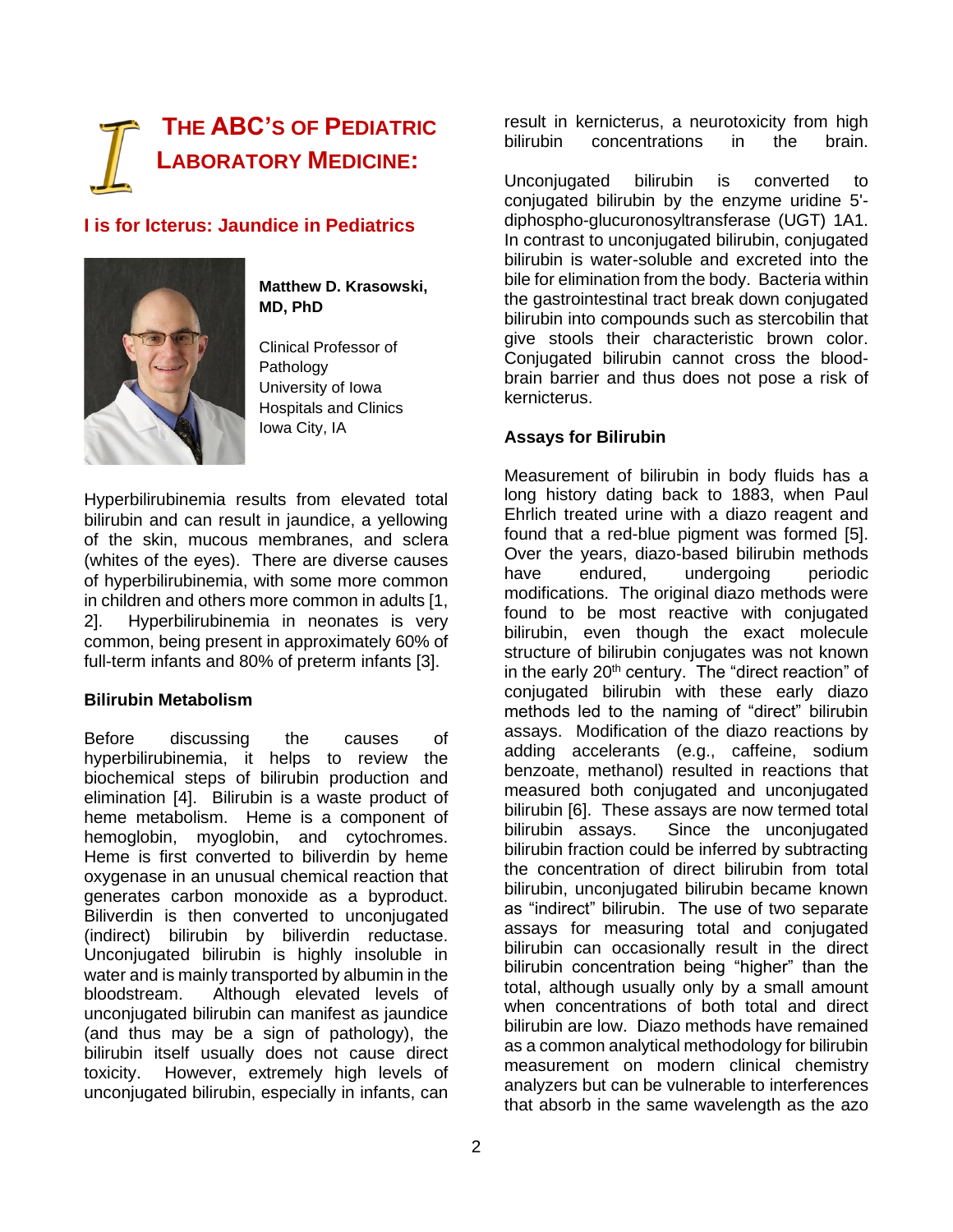products of the reaction. The main alternative method for bilirubin measurement is by vanadate oxidase. One advantage of vanadate oxidase direct bilirubin assays is less interference by hemolysis, a factor that is especially helpful in the neonatal setting where a high proportion of samples may be hemolyzed to some degree [7].

## **Etiologies of Hyperbilirubinemia**

While there are many entities that can result in jaundice, the etiologies of hyperbilirubinemia can be broadly classified into three categories (Table 1) [1, 2]. The first broad category of jaundice results from increased bilirubin production, presenting as a predominantly unconjugated hyperbilirubinemia. The differential diagnosis for this category includes hemolysis, ineffective erythropoiesis, and skeletal muscle damage. In the fetal and newborn period, hemolytic disease of the newborn can result in unconjugated hyperbilirubinemia, with possibility for kernicterus. Other causes of hemolysis in children include infections, transfusion reactions, and glucose-6-phosphate dehydrogenase (G6PD) deficiency. Sickle cell disease and thalassemias may result in both ineffective erythropoiesis and hemolysis. One risk of prolonged unconjugated hyperbilirubinemia is the formation of bilirubin-containing gallstones.

The second broad category of jaundice results from decreased bilirubin conjugation. Similar to increased bilirubin production, this will result in a predominantly unconjugated hyperbilirubinemia. However, the underlying cause relates to insufficient UGT activity relative to bilirubin production. This is a common scenario in the newborn period as UGT enzymes are not fully developed at birth and take approximately 6-12 weeks to reach adult activity levels in full-term infants [3]. As some degree of unconjugated hyperbilirubinemia is common in newborns, this entity is sometimes termed physiologic jaundice of the newborn. The development of UGT enzymes may take even longer in preterm infants, with increased risk of kernicterus in this population. Given the potential risk of unconjugated bilirubin neurotoxicity, the American Academy of Pediatrics recommends universal bilirubin monitoring of all newborns [8].

There are detailed algorithms for the evaluation and management of newborn jaundice. For many neonates, the hyperbilirubinemia will resolve on its own and not need any intervention other than monitoring of bilirubin levels [9].

| <b>Broad Categories of Jaundice</b> |                            |                               |                               |  |
|-------------------------------------|----------------------------|-------------------------------|-------------------------------|--|
|                                     | <b>Increased Bilirubin</b> | <b>Decreased Bilirubin</b>    | <b>Decreased Excretion of</b> |  |
|                                     |                            | Conjugation                   | <b>Bilirubin</b>              |  |
| Type of                             | Unconjugated               | Unconjugated                  | Conjugated                    |  |
| hyperbilirubinemia                  |                            |                               |                               |  |
| Possible underlying                 | • Hemolysis                | • Immaturity of UGT enzymes   | • Biliary obstruction         |  |
| mechanism                           | • Ineffective              | (newborn)                     | • Hepatocellular injury       |  |
|                                     | erythropoiesis             | $\cdot$ Genetic               | • Genetic                     |  |
|                                     | • Muscle damage            |                               |                               |  |
| <b>Causes in pediatrics</b>         | • Infections               | • Physiologic jaundice of the | • Choledochal cysts           |  |
|                                     | • Hemolytic disease of     | newborn                       | • Gallstones                  |  |
|                                     | the newborn                | • Gilbert's syndrome          | • Biliary atresia             |  |
|                                     | • Sickle cell disease      | • Crigler-Najjar syndromes    | • Bile duct hypoplasia        |  |
|                                     | $\cdot$ Thalassemias       |                               | • Alagille syndrome           |  |
|                                     | • G6PD deficiency          |                               | • Viral hepatitis             |  |
|                                     |                            |                               | • Epstein-Barr virus          |  |
|                                     |                            |                               | • Cystic fibrosis             |  |
|                                     |                            |                               | • Galactosemia                |  |
|                                     |                            |                               | • Tyrosinemia                 |  |
|                                     |                            |                               | • Dubin-Johnson syndrome      |  |
|                                     |                            |                               | • Rotor syndrome              |  |

Table 1. Categories of Jaundice and Causes in Pediatrics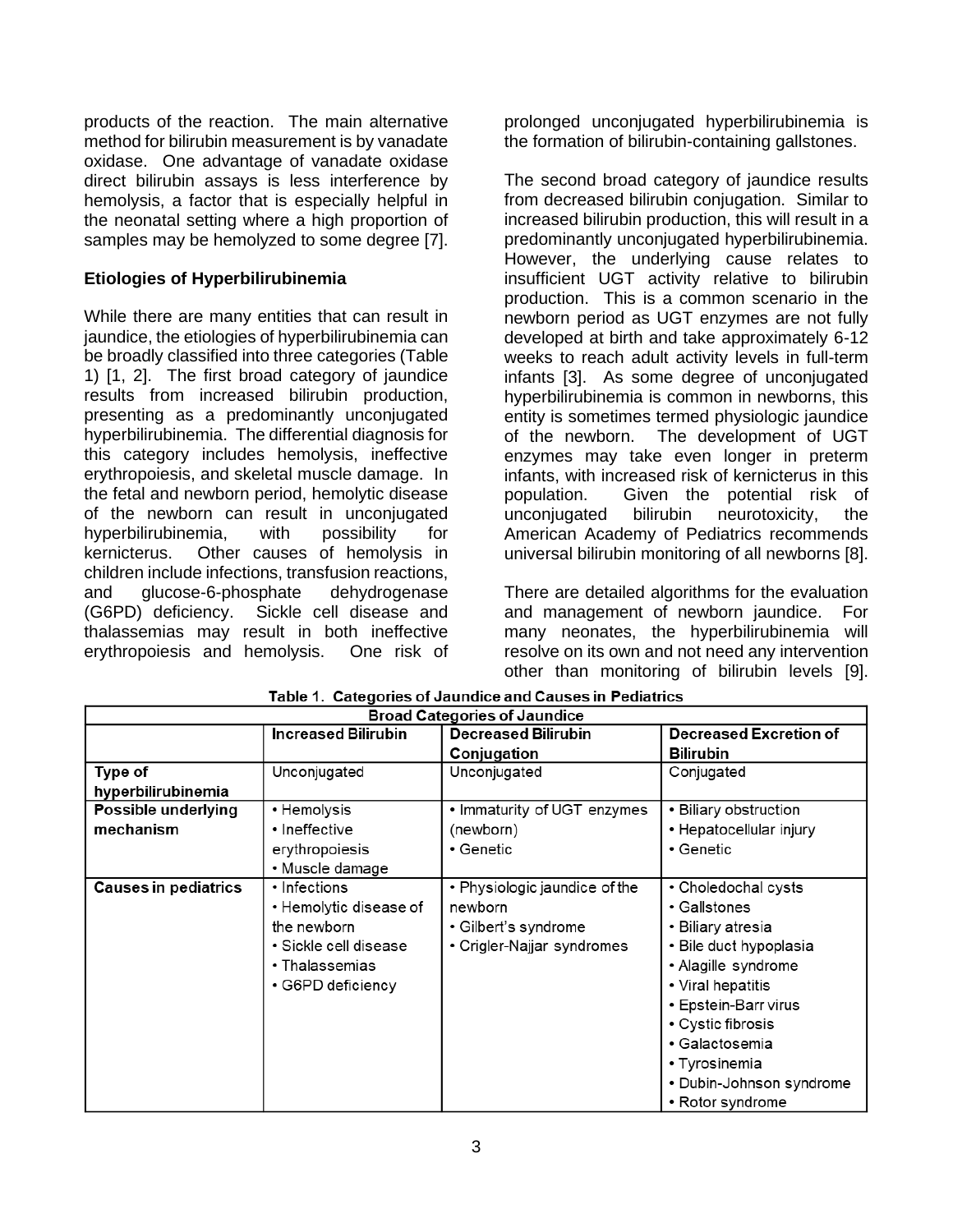Nomograms based on serum bilirubin concentrations and postnatal age define risk categories that guide clinical decision-making and treatment. Some infants can be safely discharged from the hospital, with follow-up in the outpatient setting by transcutaneous or serum bilirubin measurements. The first main treatment option for persistent unconjugated hyperbilirubinemia is phototherapy with blue lights, which induces conformational changes in unconjugated bilirubin deposited in the skin. The forms of bilirubin resulting from blue light exposure are water-soluble and can be excreted in bile or urine without need for conjugation. Signs of potentially more serious unconjugated hyperbilirubinemia include jaundice in the first 24 hours of life, jaundice out of proportion with gestational and postnatal age, and bilirubin levels that increase despite phototherapy. These may lead to more aggressive therapy and intensive monitoring. Conjugated hyperbilirubinemia in infants should always be considered pathologic and thoroughly investigated, as this is not an expected part of normal development at any age [3, 10].

In addition to physiologic jaundice of the newborn, two other entities can result in decreased conjugation. Gilbert's Syndrome results from a common genetic mutation in the gene for UGT 1A1. This genetic variant can result in UGT 1A1 activity that is approximately 50-60% that of the average population and may result in mild unconjugated hyperbilirubinemia. Although not pathologic on its own, Gilbert's syndrome can result in decreased conjugation of some medications that are metabolized by UGT. Gilbert's Syndrome is often recognized incidentally by routine laboratory studies. More profound defects in UGT 1A1 occur in the rare Crigler-Najjar Syndromes. Complete absence of UGT 1A1 activity occurs in Crigler-Najjar type 1, a disease which is fatal without blood exchanges and liver transplantation early in life.

The third and last broad category of jaundice occurs due to decreased excretion of bilirubin [2, 10]. The underlying defect here is not enzymatic conjugation but a failure to export conjugated bilirubin into the bile, leading to excess amounts to the bloodstream. This results in a conjugated

hyperbilirubinemia with pale stools (lack of stercobilin and other bacterial breakdown products of bilirubin) and brown urine (due to increased urinary excretion of bilirubin). The most common mechanisms of decreased bilirubin excretion are biliary obstruction and hepatocellular injury. Some causes such as pancreatic disease, hepatocellular carcinoma, and metastatic cancer are far more common in adults than children. In biliary obstruction, both conjugated and unconjugated bilirubin may accumulate in serum. Alkaline phosphatase will often be elevated depending on degree of hepatobiliary obstruction. Choledochal cysts (congenital anomaly of bile ducts) and cholelithiasis (gallstones) are the most common diseases causing conjugated hyperbilirubinemia in children. Rare causes include biliary atresia (failure of bile duct development), bile duct hypoplasia (underdevelopment of bile ducts), and Alagille syndrome (multi-organ disorder which may include bile duct paucity or even complete atresia).

There is a wide category of disorders that can lead to hepatocellular injury and conjugated hyperbilirubinemia. In children, causes to consider include viral hepatitis (hepatitis A, B, or C), Epstein-Barr virus infection, cystic fibrosis, galactosemia, tyrosinemia, and autoimmune hepatitis. In general, the presence of conjugated hyperbilirubinemia in children of any age requires work-up and should not be ignored. Lastly, Dubin-Johnson and Rotor Syndrome are rare disorders that can lead to conjugated hyperbilirubinemia due to genetic defects impacting proteins involved in bilirubin transport. These two diseases usually do not cause serious illness.

## **Icteric Interference**

The presence of bilirubin, and potentially also related compounds such as biliverdin, can interfere with laboratory analysis by several mechanisms. The two main mechanisms for how icterus can impact laboratory testing are by spectral interference and chemical reactivity with assay reagents [11, 12]. The spectral properties of bilirubin can interfere with oximetry, cooximetry, and methemoglobin measurements.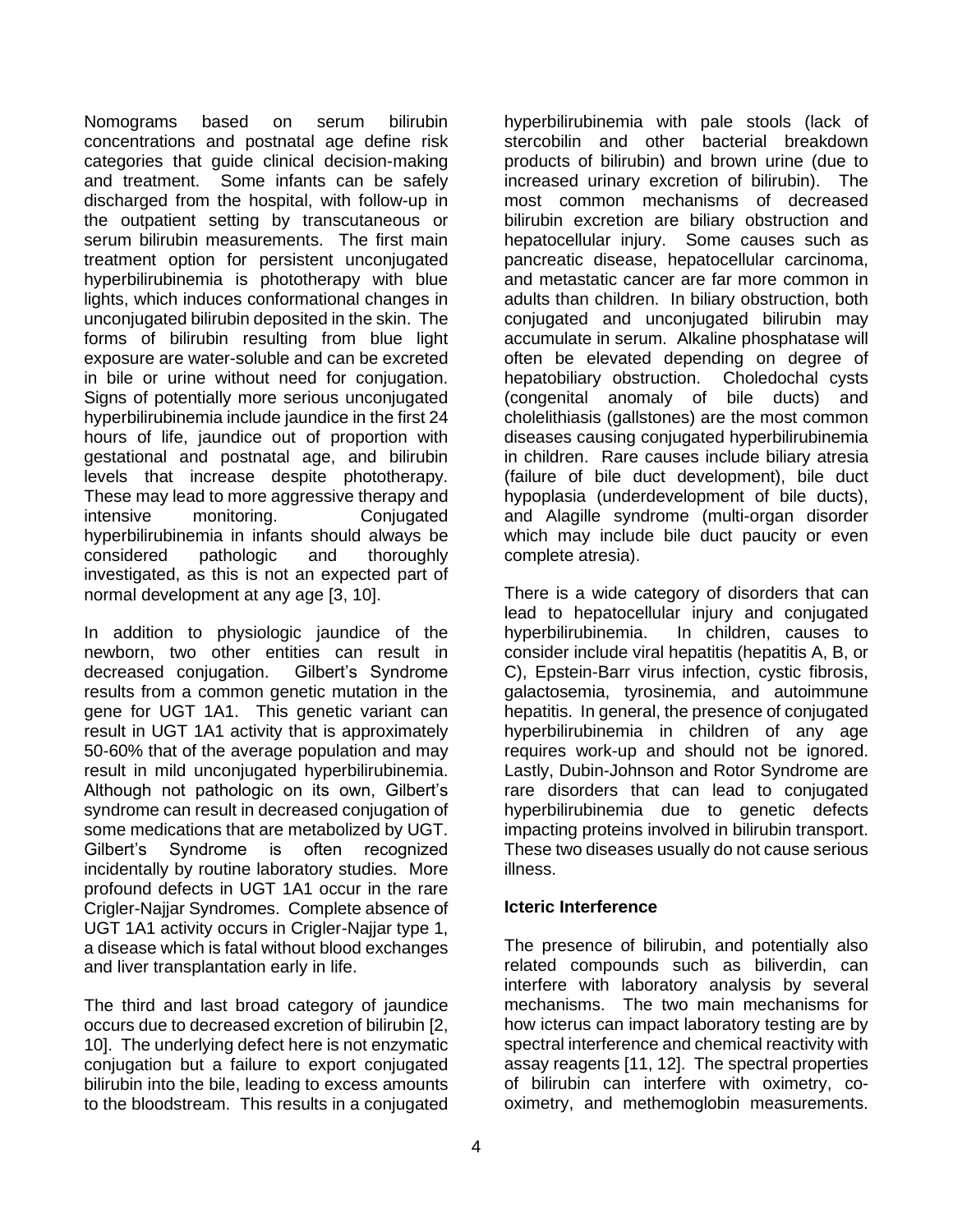These interferences are related to the absorbance by bilirubin and/or related compounds at specific wavelengths. In terms of chemical reaction interferences, bilirubin is wellknown to interfere with peroxidase-coupled reactions used for assays such as triglycerides, total cholesterol, and uric acid. Bilirubin also interferes with Jaffe and enzymatic creatinine methods. Specimen icterus associated with total bilirubin concentrations of less than 10 g/dL usually does not significantly impact clinical laboratory testing. However, the presence of higher levels of icterus is more likely to affect laboratory analysis depending on vulnerabilities of specific assays to icteric interference [13].

## **Summary**

Jaundice with unconjugated hyperbilirubinemia is a common condition in newborns that usually resolves on its own. Monitoring of bilirubin levels in newborns coupled with evidence-based guidelines helps manage more complicated cases. Conjugated hyperbilirubinemia in pediatrics at any age needs investigation, as does unconjugated hyperbilirubinemia occurring outside of the newborn period in the absence of a known cause. Clinical laboratories support clinical care by providing direct and total bilirubin measurements with reasonable turnaround time and by also recognizing potential interference of icterus in patient specimens on certain laboratory tests.

## **References**

- 1. Kruger D: The assessment of jaundice in adults: tests, imaging, differential diagnosis. *JAAPA*  2011, 24(6):44-49.
- 2. Muniyappa P, Kelley D: Hyperbilirubinemia in pediatrics: Evaluation and care. *Curr Probl Pediatr Adolesc Health Care* 2020, 50(8):100842.
- 3. Lauer BJ, Spector ND: Hyperbilirubinemia in the newborn. *Pediatr Rev* 2011, 32(8):341-349.
- 4. Maines MD: Overview of heme degradation pathway. *Curr Protoc Toxicol* 2001, Chapter 9, Unit 9.1.
- 5. Higgins T, Eckfeldt JH, Barton JC, Doumas BT: Hemoglobin, iron, and bilirubin. In: *Tietz Textbook of Clinical Chemistry and Molecular Diagnostics.* 4th edn. Edited by Burtis CA, Ashwood ER, Bruns DE. St. Louis, MO: Elsevier Saunders; 2012: 1016-1030.
- 6. Lo DH, Wu TW: Assessment of the fundamental accuracy of the Jendrassik-Grof total and direct bilirubin assays. *Clin Chem* 1983, 29(1):31-36.
- 7. Dhungana N, Morris C, Krasowski MD: Operational impact of using a vanadate oxidase method for direct bilirubin measurements at an academic medical center clinical laboratory. *Pract Lab Med* 2017, 8:77-85.
- 8. American Academy of Pediatrics Subcommittee on Hyperbilirubinemia: Management of hyperbilirubinemia in the newborn infant 35 or more weeks of gestation. *Pediatrics* 2004, 114(1):297-316.
- 9. Maisels MJ, Clune S, Coleman K, Gendelman B, Kendall A, McManus S, Smyth M: The natural history of jaundice in predominantly breastfed infants. *Pediatrics* 2014, 134(2):e340-345.
- 10. Bezerra JA, Balistreri WF: Cholestatic syndromes of infancy and childhood. *Semin Gastrointest Dis*  2001, 12(2):54-65.
- 11. CLSI: Hemolysis, Icterus, and Lipemia/Turbidity Indices as Indicators of Interference in Clinical Laboratory Analysis; Approved Guideline. CLSI document C56-A. Wayne, PA: Clinical and Laboratory Standards Institute; 2012; 2012.
- 12. Kroll M, McCudden C: Endogenous interferences in clinical laboratory tests. Berlin: De Gruyter; 2013.
- 13. Mainali S, Merrill AE, Krasowski MD: Frequency of icteric interference in clinical chemistry laboratory tests and causes of severe icterus. *Pract Lab Med* 2021, 27:e00259.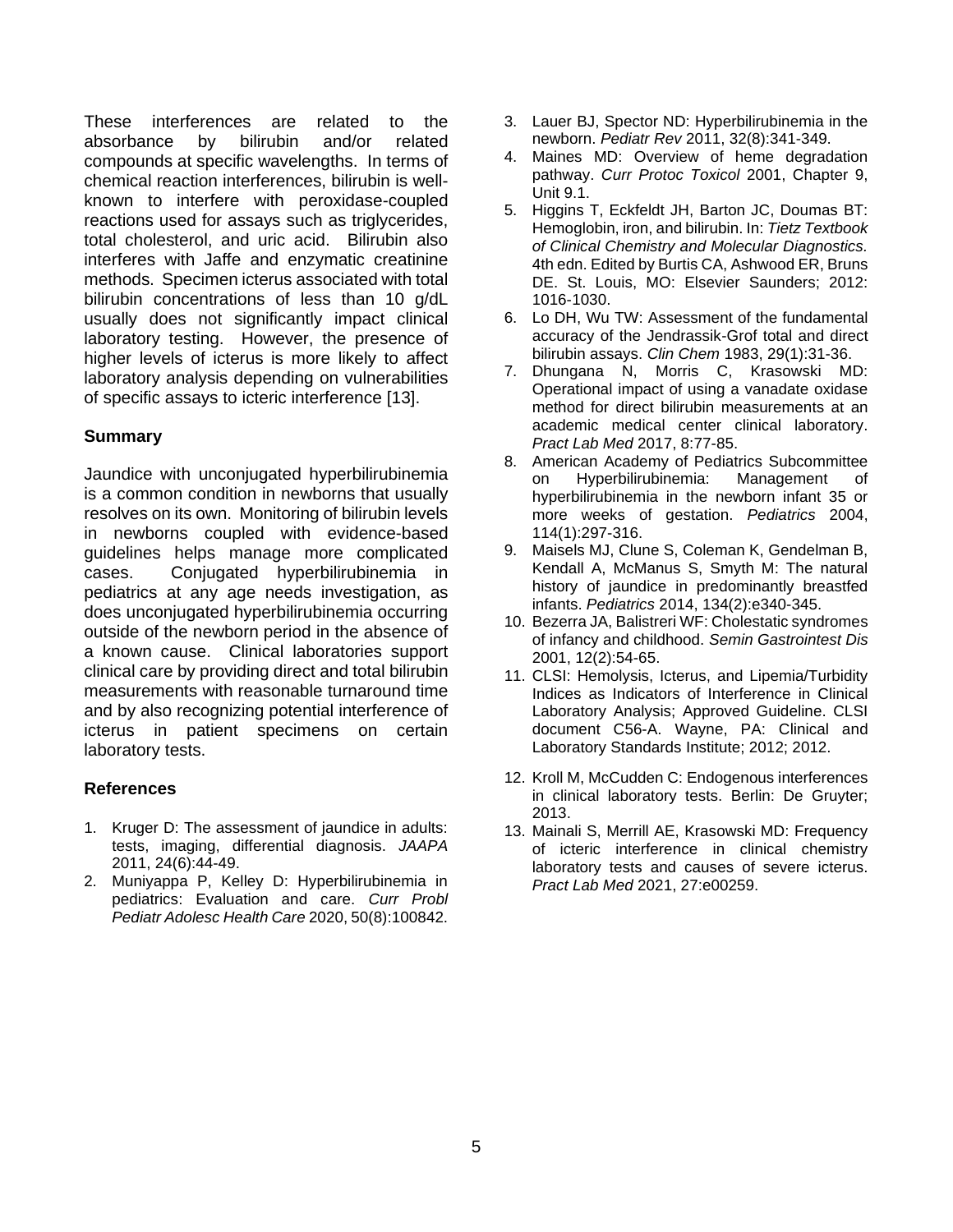## **Excerpts from the Literature**



#### **Stephen Roper, PhD**

Assistant Medical Director of Pediatric Laboratory Services, St. Louis Children's Hospital

Assistant Professor of Pathology & Immunology, Washington University School of Medicine, St. Louis, MO

#### **Improving Pediatric Urine Drug Testing**

Life changing decisions hinge on urine drug test (UDT) results in children. From the newborn with increased irritability, the infant with unexplained seizures, to the toddler suspected of ingestion and many other scenarios. Pediatric UDT results directly influence medico-legal interventions and therefore must be as accurate as possible. Despite this, many labs continue to use the 'screen then confirm' approach originally developed for workplace UDT. Although this strategy is practical and cost effective, it is not optimal for pediatric populations. First, the wellknown tendency of some immunoassay (IA) antibodies to cross-react with off target compounds leads to false positive screening results. While this phenomenon is accounted for by confirmatory testing, turnaround time can be problematic and provider confusion is common. Second, IA screening is typically performed using cutoffs for positivity that are relatively high. This can lead to false negative results for children that have low level/infrequent exposures and in the context of dilute urine. Finally, the screen then confirm approach is not appropriate for pediatric populations because of the static nature of IA reagents; detectable compounds cannot be adjusted as needed. These drawbacks warrant the use of more contemporary approaches to UDT in children.

Tesfazghi and colleagues article "Development and Implementation of One-Step, Broad-Spectrum, High-Sensitivity Drug Screening by Tandem Mass Spectrometry in a Pediatric Population" investigates the performance of a direct to definitive UDT versus a screen then

confirm approach in a large academic hospital setting (1). The authors developed and validated a qualitative LC-MS/MS method targeting a wide variety of compounds with low cutoffs for positivity. This included classic drugs (amphetamines, opioids, benzodiazepines, benzoylecgonine, barbiturates, THC metabolites, PCP etc), as well as less often encountered, but clinically relevant compounds (LSD, ketamine, naloxone, clonidine, gamma hydroxybutyrate, etc). The new method featured a dilute and shoot sample preparation (100 μL urine), 15-minute total run time, and the criteria for positivity were based on empiric data from drug standards. These included relative retention time (vs. internal std), precursor ion mass to charge ratio, the presence of ≥2 characteristic product ions, and the quantitative ratio of the two most abundant product ions. Cutoffs for positivity were determined by serial dilution of drug standards to the lowest concentration that produced a signal to noise ratio of 10. However, some cutoffs were increased based on medical necessity, propensity for carryover, isobaric interference, and/or signal imprecision at the limit of detection. Notably, several parent drug and metabolite pairs were included as targets, including some glucuronidated compounds. This allowed the method to be developed without a hydrolysis step, reducing sample preparation time without sacrificing clinical sensitivity.

The authors evaluated the impact of the new method by calculating rates of positivity and determining the breadth of compounds detected in nursery and general pediatric populations 1 year before and after the method change. Prior to implementing the direct to definitive UDT, the rate of presumptive positivity was 23% in the general pediatric group, with 85% of these going on to be confirmed (by send out LC-MS/MS). IA screening was positive more often (37%) in the nursery population, however the confirmatory rate was much lower (40%). This discrepancy is likely related to the large number of false positive THC IA screens ( $\approx$  97%) in newborns. Following implementation of the LC-MS/MS method, about a third of general pediatric specimens were positive for at least 1 compound compared to 18% of nursery specimens. Regarding variety of compounds detected, cutting out IA testing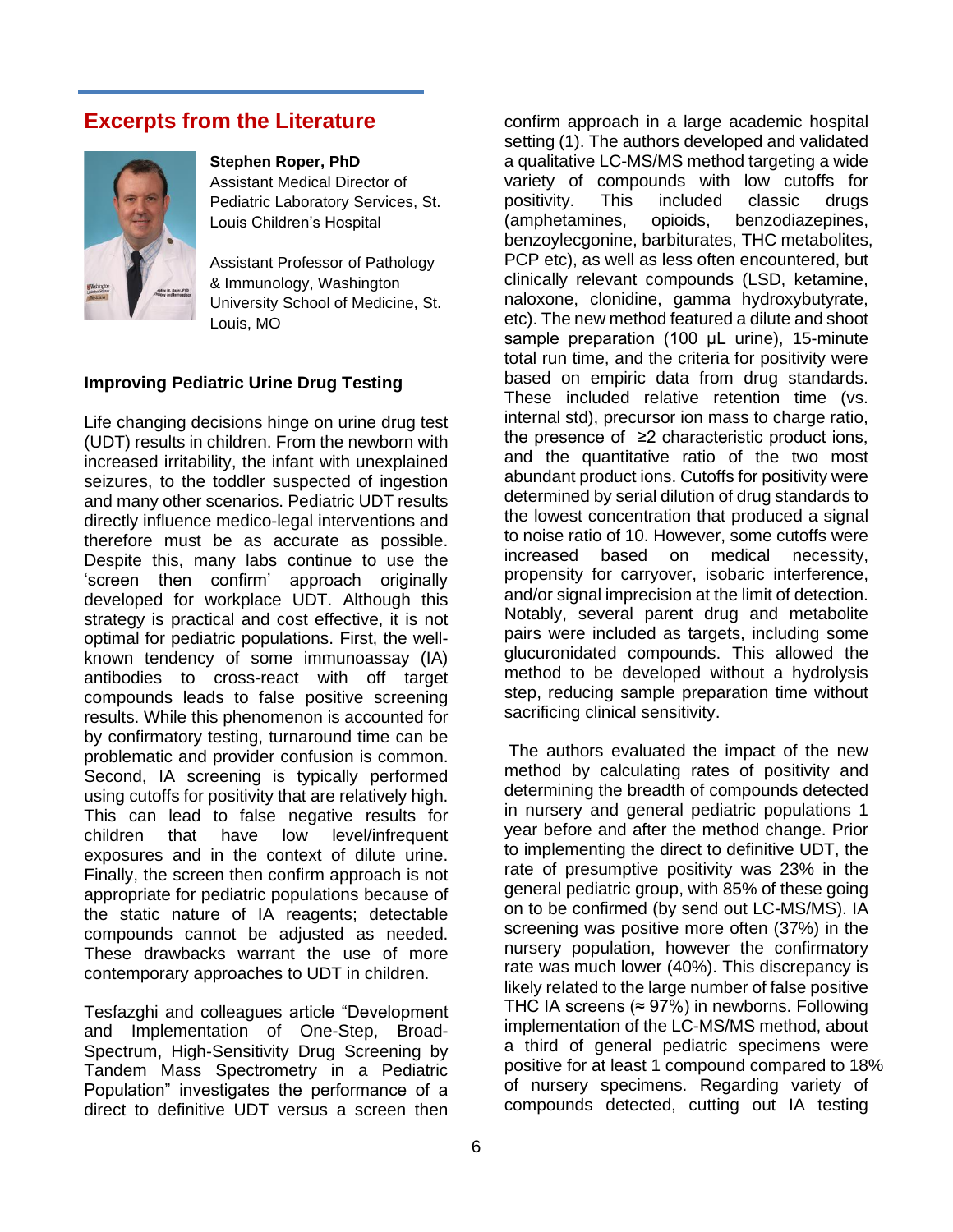doubled the number of drugs identified in the general population. This was not only the result of vastly improved sensitivity for drugs like benzoylecgonine and methamphetamine, but it also reflects positivity for a broader scope of compounds not captured by screening tests at the time (e.g. fentanyl, methylphenidate, clonidine etc). As expected, the turnaround time (TAT) for negative specimens increased with the direct to definitive method. However, a profound improvement in the average TAT for positive specimens was also evident (84 mins vs. 1-3 days) because the assay was setup for random access (24/7) testing (2). Overall, the LC-MS/MS method provided definitive results for a wide variety of compounds in a clinically useful timeframe and has certainly improved care at the authors' hospital.

Considering the consequences of spurious UDT results in children, pediatric labs should move away from the standard screen then confirm approach when possible. Modern LC-MS/MS systems have user-friendly software, resources to assist in method development, and multiple options to ensure high quality, reliable results. With careful consideration of workflows, detailed procedures, and regular oversight, direct to definitive methods can be safe, rapid, and practical for pediatric laboratories.

#### **References**

- 1. Merih T Tesfazghi, Rick Bardelmeier, Al N Saunders, Sarah M Riley, Stephen M Roper, Dennis J Dietzen, Development and Implementation of One-Step, Broad-Spectrum, High-Sensitivity Drug Screening by Tandem Mass Spectrometry in a Pediatric Population, The Journal of Applied Laboratory Medicine, 2022
- 2. Judith A Stone, Deborah French, Is the Best Drug Test the Enemy of the Good STAT Toxicology Screen?, The Journal of Applied Laboratory Medicine, 2022

# **Interview with a Distinguished Colleague**

By Angela Ferguson, PhD

## **Michael L. Astion, MD, PhD**



Medical Director Department of Laboratories Seattle Children's **Hospital** Clinical Professor of Laboratory Medicine University of Washington

## *What are some challenges you see currently facing the field of laboratory medicine, especially with the current COVID-19 pandemic ongoing?*

I think one of the challenges in laboratory medicine is finding enough people to work in labs at all levels. I think this is a long term problem. These are great, meaningful jobs and I hope as a field we can get the word out, and perhaps change our approach to training so we can deploy more people, more quickly.

We could use some more leaders, especially at the doctoral level. I think one area that has promise to partner with business schools to create executive leadership training in laboratory medicine. I think the management training that doctoral level trainees are getting in laboratory management is helpful and necessary but insufficient. The belief that a resident or fellow is equipped to lead a lab right after training is probably not justified in most cases. There is a fair amount of declared expertise in laboratory leadership, by virtue of having spent so long in